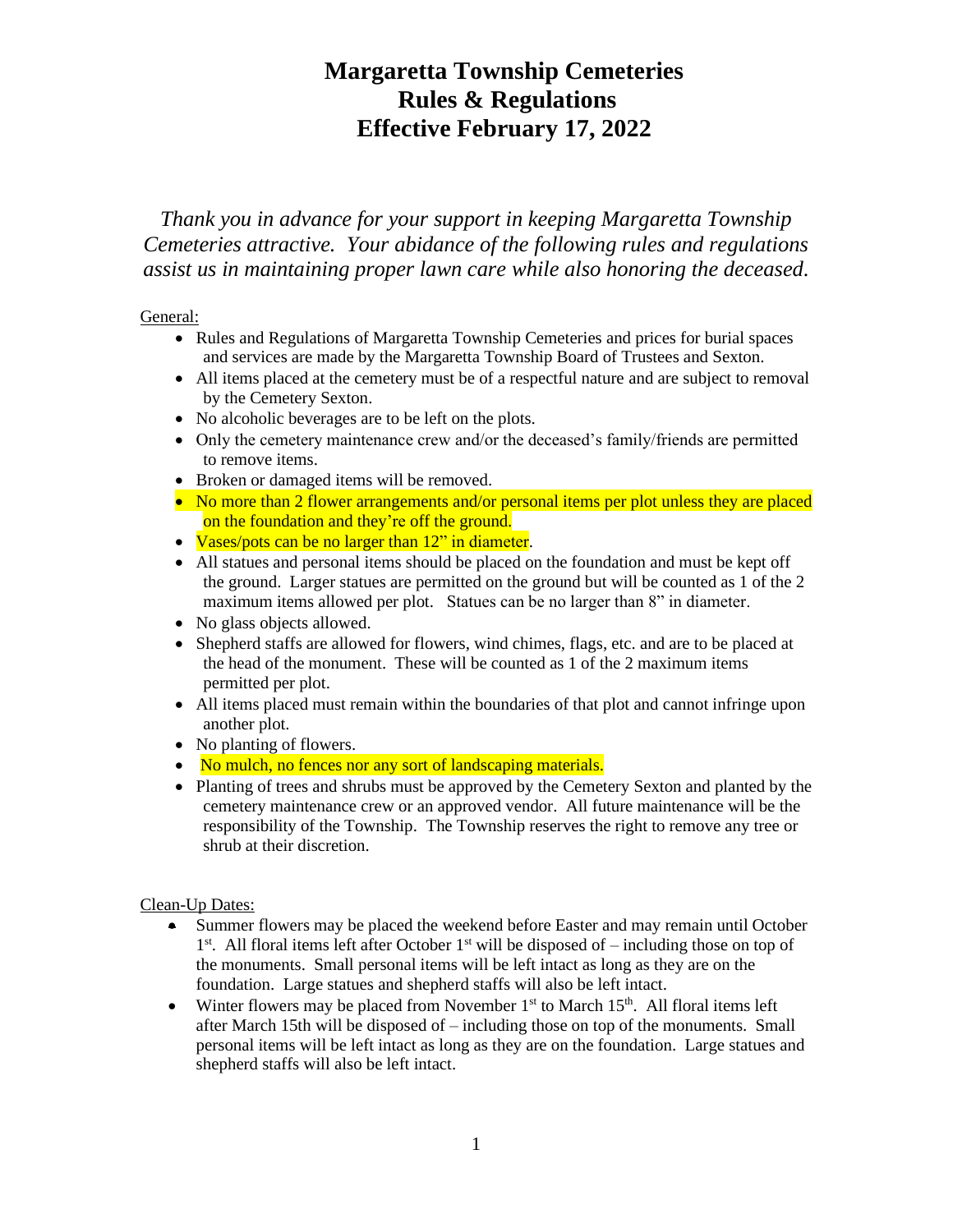# **Margaretta Township Cemeteries Rules & Regulations Effective February 17, 2022**

Monuments/Markers:

- Benches must be approved by the Cemetery Sexton and placed on foundations. All foundations must be purchased from and installed by the Cemetery Sexton. All benches will be placed in-line with the monuments and must be placed within the boundaries of that plot.
- Monuments (including base) must be 56" or less in height. All monuments must fit within the width of the plot allowing for the placement of the required foundation.
- One monument at the head of the plot and one flat marker in front of this monument will be allowed per plot. Both must be on foundations.
- Niche Columbarium Monuments with single or multiple urns will be allowed but must follow the monument guidelines.
- Individual crypts are not permitted.

In-ground Interments:

- In ground interments on one plot will be allowed as follows and only where space allows:
	- o One adult full burial and two urns OR
	- o One adult full burial and one infant and one urn OR
	- o One infant plus two urns OR
	- o Four urns OR
	- o Four infants
	- o The number of interments/inurnments on plots less than 4'x11' will be determined by the Cemetery Sexton.
- Full burial: Minimum of concrete grave liner; Vaults may be concrete or metal; Sexton has final approval.
- Cremation: No cardboard, styrofoam or paper containers

### Mausoleum:

- Only vases provided by, purchased through or approved by the cemetery office may be installed on the niches/crypts. Two plastic vases will be provided by the cemetery for each niche/crypt at no cost. Upgraded vases may be purchased through the cemetery office. No more than 2 vases per niche/crypt.
- Items placed in the gravel area around the mausoleum are subject to removal.
- Niches may contain up to two urns, but they both must fit within the 11" cube.
- Crypts may contain up to six urns with no casket OR two urns with one casket.

Interment Scheduling:

- No Sunday or federal holiday burials.
- The time of the burial must be approved by the Cemetery Sexton.